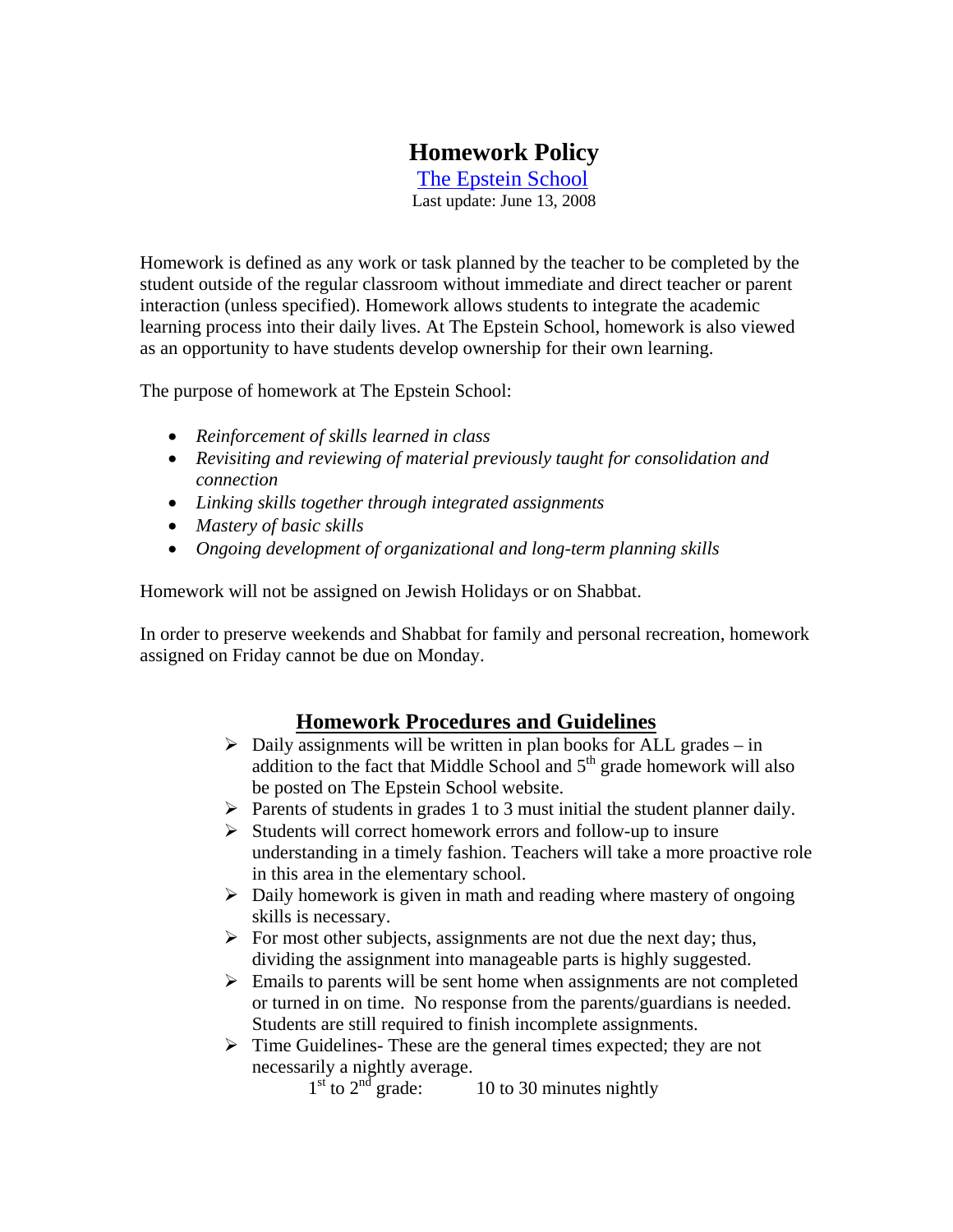| $3rd$ grade: | 15 to 30 minutes nightly |
|--------------|--------------------------|
| $4th$ grade: | 30 to 45 minutes nightly |
| $5th$ grade: | 30 to 45 minutes nightly |
| $6th$ grade: | 30 to 60 minutes nightly |
| $7th$ grade: | 45 to 90 minutes nightly |
| $8th$ grade: | 1 to 2 hours nightly     |

## **Homework Roles and Responsibilities**

### **Teachers**

Teachers can help students establish a routine of regular, independent study by:

- o Ensuring their school's homework policy is implemented
- o Assigning homework on a regular basis
- o Coordinating homework with other team members to avoid overloading children with work
- o Clearly communicating the purpose, benefits, and expectation of all homework
- o Checking homework regularly and providing timely and useful feedback
- o Using homework that is varied, challenging, and directly related to class work and appropriate ate to students' learning needs.
- o Explicitly teaching strategies to develop organizational and time-management skills and providing opportunities to practice these strategies through homework.
- o Discussing with parents and caregivers and developing problems concerning their child's homework and suggesting strategies to assist with their homework.

#### **Students**

Students can take ownership of their own learning by:

- o Discussing with their parents or caregivers homework expectations
- o Accepting responsibility for the completion of homework tasks within set time frames
- o Seeking assistance when difficulties arise
- o Organizing their time to manage home obligations, participation in physical activity and sports and recreational and cultural activities.

#### **Parents/Guardians**

Parents/Guardians can partner with their child by:

- o Providing a homework area that is close to the family, yet, free enough from distractions. Students studying in their rooms may not be able to stay on task or may feel that they are in some way being isolated in a negative way.
- o Taking possession of cell phones/iPods/email until homework assignments are completed.